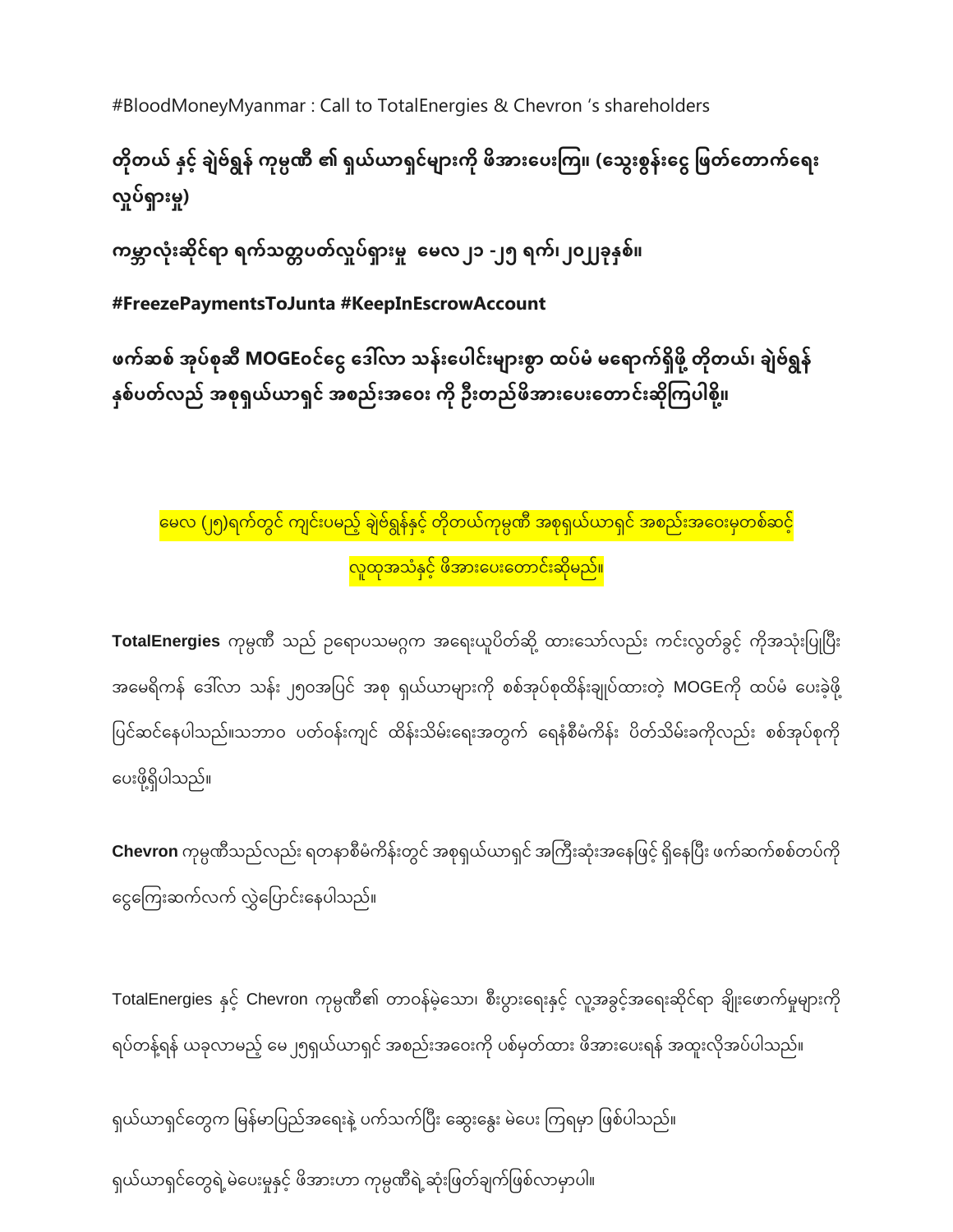## မြန်မာလူထုရဲ့တောင်းဆိုမှုကို ရှယ်ယာရှင်တွေ မဲပေးထောက်ခံဖို့အတွက်

ကျွန်တော်တို့အားလုံး မေ ၂၁ မှ မေ ၂၅ရက်အတွင်း လူထုအသံထုတ်ဖော်ဖို့ တော်လှန်ရေးအတွက် အရေးကြီးသော အချိန် ဖြစ်လာပါသည်။

ချဲဗ်ရွန်နှင့် တိုတယ် အစုရှယ်ယာရှင် များကို လူမျိုးတုန်းသတ်ဖြတ်မှုများအတွက် ဆက်လက်ငွေ မထောက်ပံ့ရန် စာပေးပိုခြင်း၊ ဖုန်းခေါ်ဆိုခြင်းနှင့် မြေပြင်၊ အွန်လိုင်း ဆနပြမှုများ (ဓါတ်ပုံ ကန်ပိန်း ) ဖြင့် ဖိအားပေးတောင်းဆိုရမည်။

- 1. Photo Campaign <mark>(FB + Twitter မှာတင်ပေးရန်)</mark>
- 2. Comment Campaign
- 3. Twitter Trending
- 4. Massive Calling! <mark>(ဖုန်းခေါ် ပြီး ဖိအားပေးမယ်)</mark>
- 5. Ground Protest! (မြေပြင် သပိတ်)

### ● Post 1

# **1. Photo Campaign (ဓါတ္်ပ ိုကန်ပ န်ုံး)**

Chevronနှင့် TotalEnergies ကုမ္ပဏီ ကိုဆန့်ကျင်တဲ့၊ ဖိအားပေးတောင်းဆိုတဲ့ စာသားတွေနဲ့အတူ လက်သုံးချောင်း ထောင် သင်္ကေတဖြင့် ဓာတ်ပုံရိုက်ခြင်း။

အနီရောင် အက်ိုု (သို့ ) သွေးစွန်းနေသော အက်ိုု ၊ အနီရောက် လက်ပတ် များ ဝတ်ဆင်နိုင်ပါသည်။

ဆိုရှယ်မီဒီယာ Facebook, Twitter အကောင့်များတွင်တင်ခြင်း, Blood Money - သွေးစွန်းငွေ Facebook Page သို့ ဆန္ဒပြ ဓာတ်ပုံများပို့ပေးခြင်း။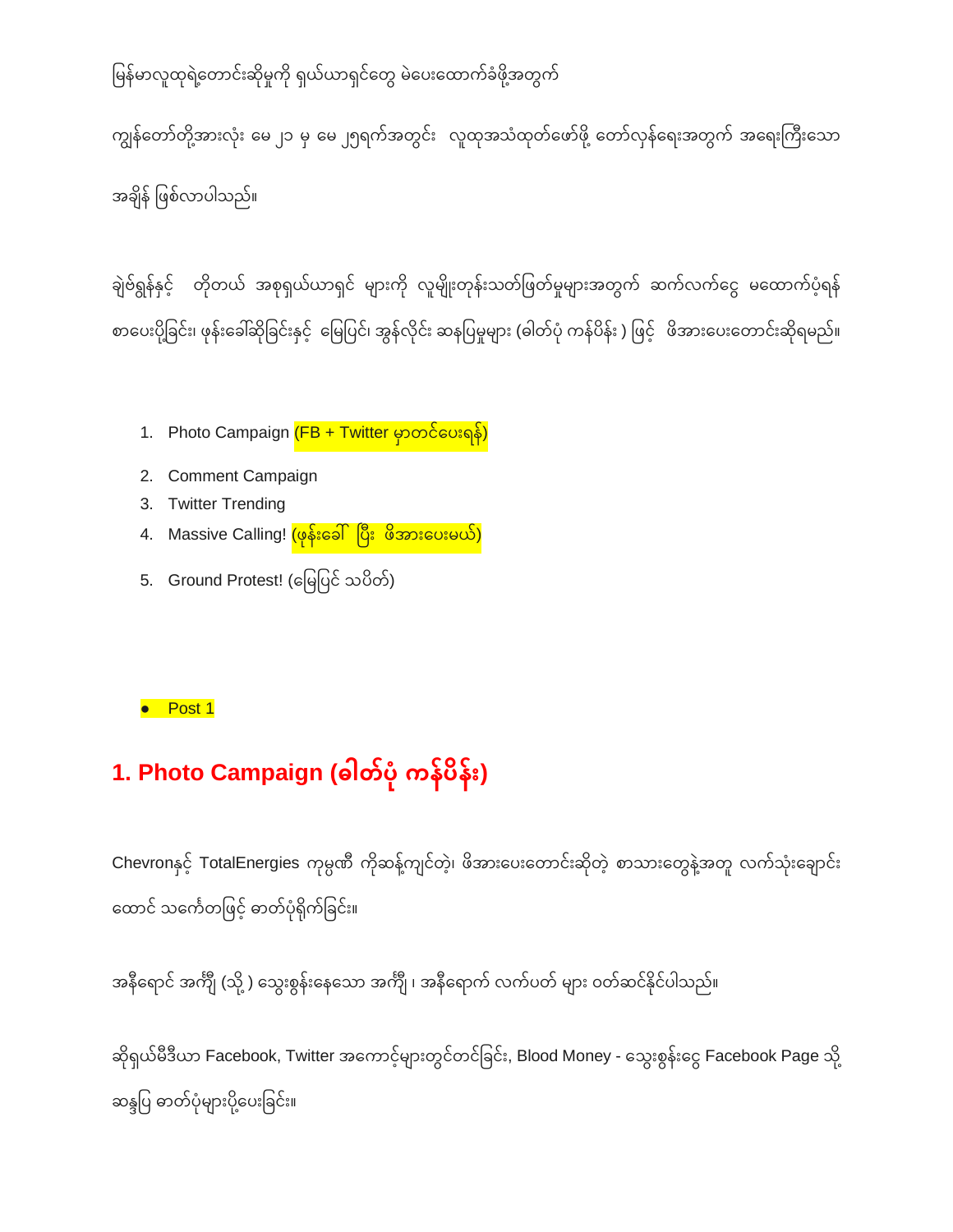# **အသ ိုုံးပပြုရမ္ည ်စာသာုံး -**

**Chevron, TotalEnergies** - STOP bankrolling the junta! The junta kills with your money! Keep gas payments in escrow accounts!

**Chevron, TotalEnergies -** စစ်အုပ်စုကို ငွေလွှဲတာ ချက်ချင်းရပ်။ သင့်အခွန်ငွေနဲ့ ပြည်သူတွေ အသတ်ခံနေရတယ်။ ဓါတ်ငွေ့ ခွန်တွေကို ထိန်းချုပ်ထားတဲ့ အကောင့်ထဲမှာ သိမ်းဆည်းပါ။

**\*\*\* မမ္ (၂၁) ဟာ Anti-Chevron Dayမ္ ို Chevron က ိုဉ ုံးတ္ည်တ္ ဆနဒပပမ္ှုဓါတ္်ပ ိုကန်ပ န်ုံးမ္ ာ ပါဝင်မပုံးကကပါ။\*\*\***

**TotalEnergies -** Don't ask for sanctions exemptions! အရေးယူ ပိတ်ဆို့မှုရဲ့ကင်းလွတ်ခွင့်ကို မသုံးပါနဲ့။

**Totalnergies -** Don't bankroll the junta with another \$250 Million! ဖက်ဆစ်အုပ်စုထံ နောက်ထပ် သန်း ၂၅ဝ ထပ်မလွှဲပါနဲ့။

**အသ ိုုံးပပြုရန်Hashtagမ္ ာုံး**

#FreezePaymentsToJunta #KeepInEscrowAccount #Chevron\_StopSponsoringJunta #Total\_StopSponsoringJunta #BloodMoneyMyanmar

Post 2

## *2. Comment Campaign (Facebook and Twitter)*

#Comment ရေးတဲ့အခါ ပုံတွေနဲ့တွဲပြီးမန့်ပေးပါ။ စစ်အုပ်စုရဲ့မြန်မာပြည်သူတွေအပေါ် ကျူးလွန်မှုပုံတွေ၊ ဆန္ဒပြတဲ့

ပုံတွေမနဲ့ပေးပါ။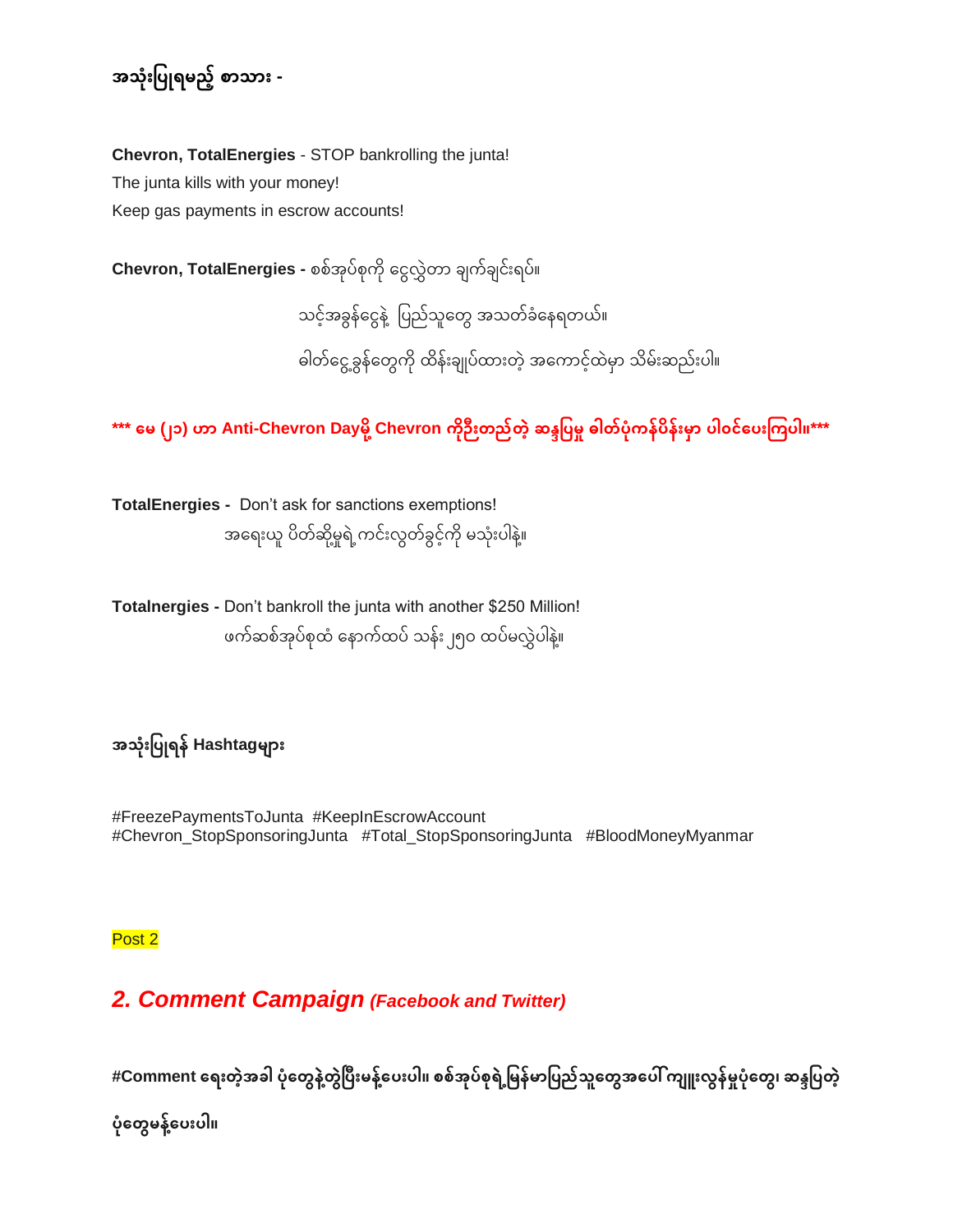ဖော်ပြပါ Facebook နဲ့Twitter Pageတွေမှာလည်း comment သွားရေးပြီး message box မှာလည်းစာပို့ပေးပါ။ Comment ပေးရန် + message ပို့ရန်စာသားများ ကိ<u>ု ယခုလင့်မှ</u> ဝင်ကြည့်နိုင်ပါသည်။

Drive Link: - <https://tinyurl.com/3w49eb24>

### **Twitter**

Chevron Shareholder - @TIAA <https://twitter.com/TIAA?s=20&t=WnpZSHhEUm7hN5BFn1rbeA>

TotalEnergies - @TotalEnergies <https://twitter.com/TotalEnergies?s=20&t=lX9Y3MIvnwQyF0arVD7zBw>

#### **Facebook**

Chevron Shareholder - <https://www.facebook.com/TIAA>

TotalEnergies - <https://www.facebook.com/TotalEnergiesMyanmar/>

#FreezePaymentsToJunta #KeepInEscrowAccount

## **3. Twitter mass trending**

### **#Hashtags များ**

#FreezePaymentsToJunta #KeepInEscrowAccount

## **Mention ရန်Accunt မ္ ာုံး**

@Chevron @TotalEnergies @TIAA @CalPERS @PPouyanne

Twitter Team For Revolution Facebook Pageမှတဆင့်လည်း Twitter Mass Trending ပြုလုပ်မည့်အချိန်များနှင့်ရက်များကို ကြည့်ရှုနိုင်ပါသည်။ Twitter Package ကို ဒီမှာကြည့်ပါ။ Drive Link: <https://tinyurl.com/3w49eb24>

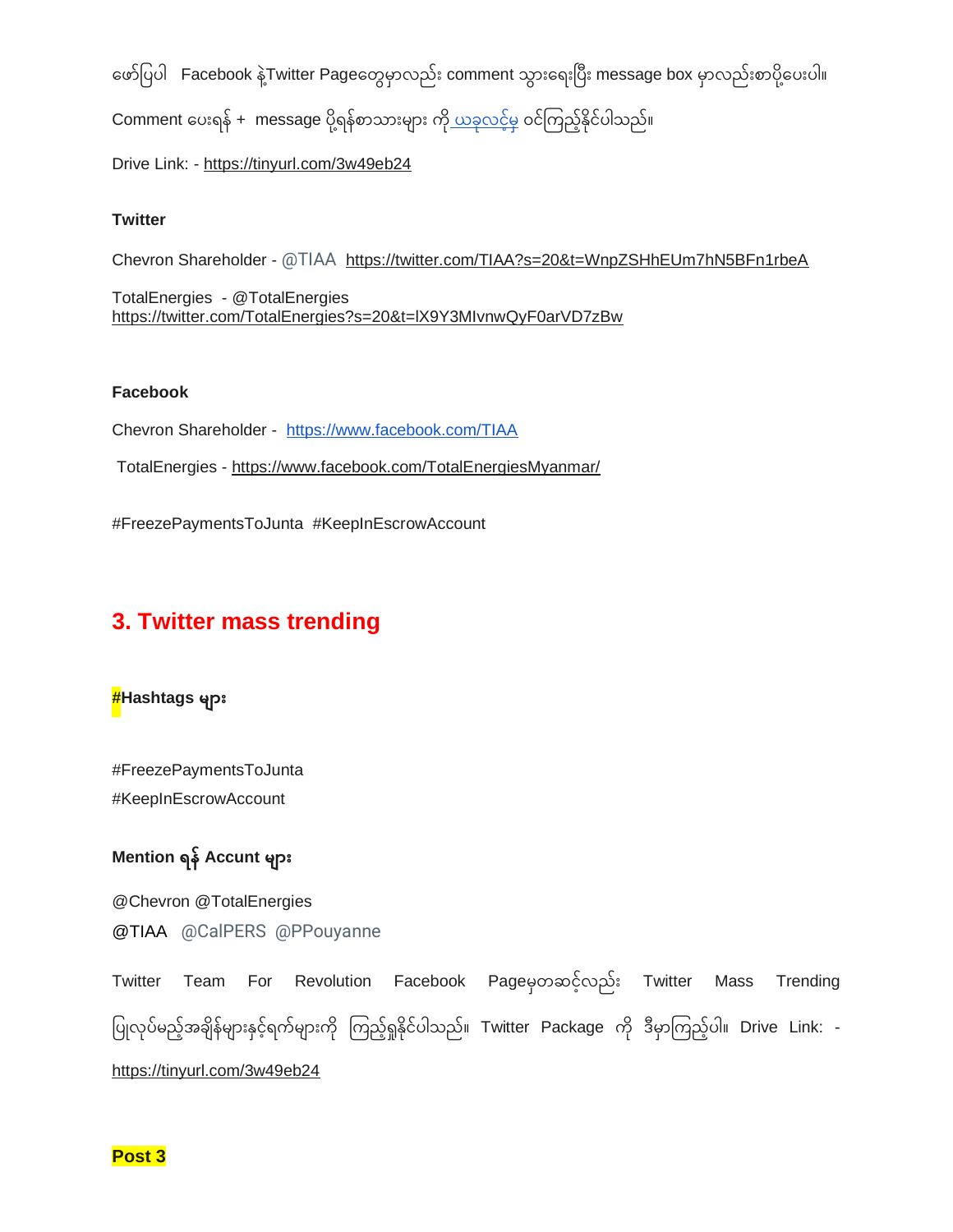## **4. Massive Calling! (ဖိုန်ုံးမခေါ် ပပ ုံး ဖ အာုံးမပုံးမ္ယ်)**

 $\#$ ဖုန်းခေါ်ကြမယ်ဗျို့ (Massive Calling)

TotalEnergies နဲ့ Chevron ကို ဖုန်းတိုက်ရိုက်ခေါ်ပြီး ဖက်ဆစ်စစ်တပ်ကို ငွေကြေးထောက်ပံ့ပေးနေတာကို ချက်ချင်းရပ်တန့်ဖို့ ဖိအားပေးကြပါမယ်။

TotalEnergiesနဲ့ Chevronရုံးချုပ် ဖုန်းနံပါတ်ကို ခေါ်ရမှာဖြစ်ပါတယ်။

Total Energies ရံို်းချြုပ်ဖိုန််းနံပါတ်က +33 (0)1 47 44 45 46 ပါ။ Chevron ရံို်းချြုပ်ဖိုန််းနံပါတ်က 1-925-842-1000 ပဖစ်ပါတယ်။ TotalEnergies ရုံးချုပ်က ပြင်သစ်မှာရှိတာမလို့ ကိုယ့်ရောက်နေတဲ့ နိုင်ငံရဲ့အချိန်နဲ့ ပြင်သစ်နိုင်ငံရဲ့ အချိန်ကို ညိုပြီးခေါ်ပေဖို့လိုပါတယ်။

ပြင်သစ်ချိန် (မနက် ၉ နာရီ ကနေ ညနေ ၄ နာရီအတွင်း) ခေါ်ပေးရမှာဖြစ်ပါတယ်။ အချိန်ညှိဖို့အတွက် Google မှာ ကိုယ်နေတဲ့နိုင်ငံအချိန်နဲ့ ပြင်သစ်အချိန်ကိုတိုက်ကြည့်လို့ရပါတယ်။  $\frac{1}{2}$ 

အချိန်ညှိဖို့အတွက် Google မှာ ကိုယ်နေတဲ့နိုင်ငံအချိန်နဲ့ ပြင်သစ်အချိန်ကိုတိုက်ကြည့်လို့ရပါတယ်။<br><br>ဥပမာအနေနဲ့ ပြင်သစ်ချိန် မနက် (၉) နာရီက မြန်မာနိုင်ငံ ဘယ်အချိန်နဲ့ တူလည်းသိဖို့ဆိုရင် Google မှာ ( 9 am France Time to Myanmar Time) ဆိုပြီးအလွယ်ရှာကြည့်လို့ရပါတယ်။

တချို့နိုင်ငံတွေကနေ ခေါ်လို့ရမယ့်အချိန်တွေ အောက်မှာပေးထားပါတယ်။

Myanmar Time 1:30 P.M. - 8:30 P.M.

Central European Time 8:00 A.M. - 3:00 P.M.

USA, Washington DC 3:00 A.M. - 10:00 A.M.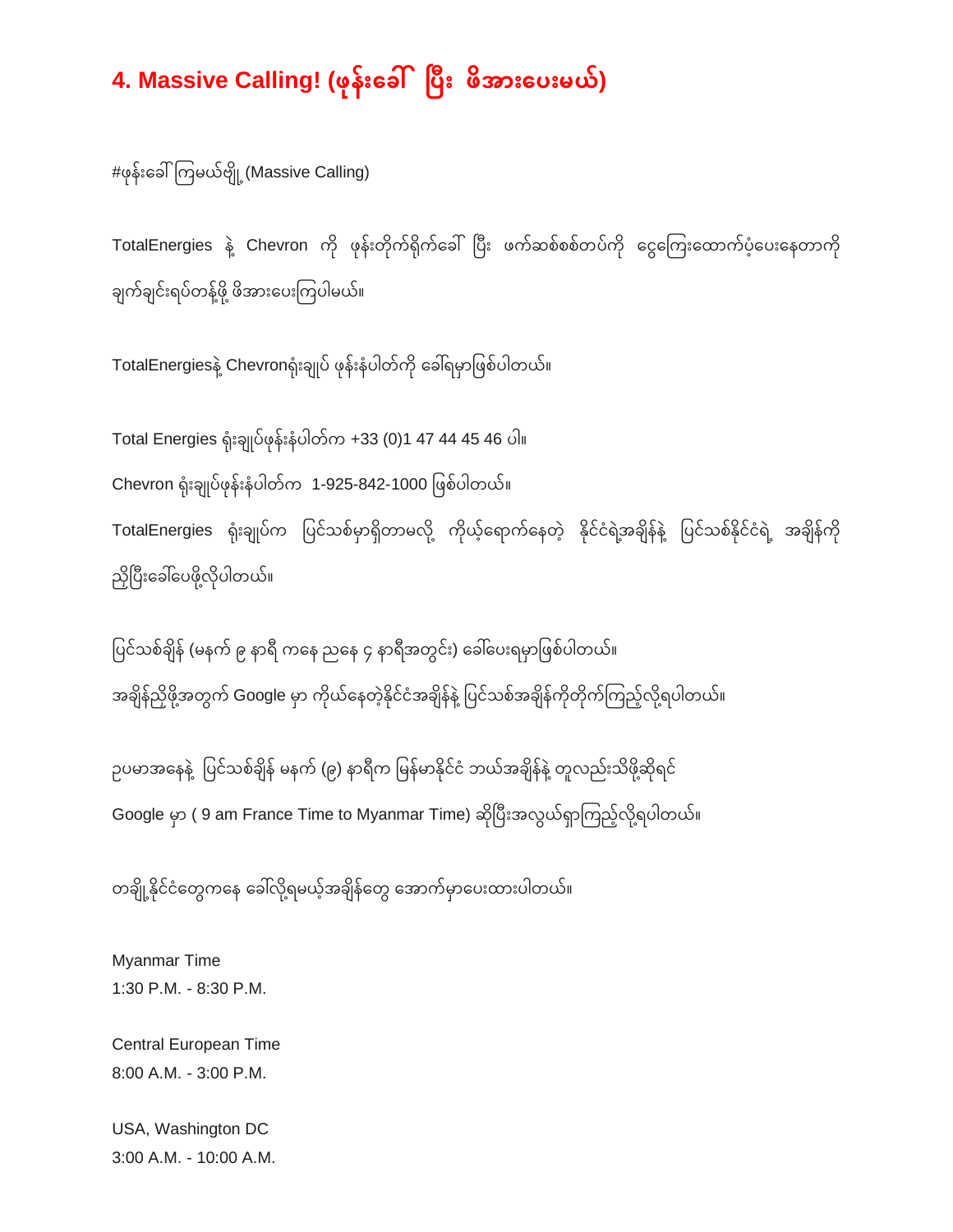USA, Los Angeles 12:00 A.M. - 7:00 A.M.

Chevron ကိုလည်း California, USA အချိန် (မနက် ၉ နာရီ ကနေ ညနေ 4 နာရီအတွင်း) ခေါ်လို့ရပါတယ်။

Myanmar အချိန်ဆိုရင် ည 10:30 P.M. ကနေ မနက် 5:30 A.M. အတွင်းခေါ်လို့ရပါတယ်။

Myanmar အချိန်ဆိုရင် ည 10:30 P.M. ကနေ မနက် 5:30 A.M. အတွင်းခေါလို့ရပါတယ်။<br>ကိုယ်ရောက်နေတဲ့နိုင်ငံအချိန်ကို အောက်မှာပေးထားတဲ့ Link ကနေလည်း တိုက်ကြည့်လို့ရပါတယ်။

<https://globaltimeconverter.com/time-converter/>

ဖုန်းခေါ်ရင်ပြောရမယ့် အကြောင်းအရာတချို့ကိုလည်း အောက်မှာဖော်ပြထားပါတယ်။

Hello, I am from Myanmar. I want to ask to your company CEO and shareholders. Why your company still bankrolling gas payments to the genocidal junta to kill the Myanmar people every day?

Your governement not recognized the genocidal junta so why you funding the criminal junta?

Your company announced you all apply business and human rights principles so why you funding the killing fields in Myanmar?

Do you know the junta use your company's gas payments to purchase arms and ammunition to kill the civilians. Every day the junta forces 's airstikes and jet aviation fuel purchase with your bankrolls.

So please stop bankrolling the junta and keep all gas revenues in escrow account to save many lives. Please behave humanity and defend human rights and justice.

Our children, youth, women and elder people are being killed, burnt alive in every day with your money. Please stop being accessory to murder.

We urge your shareholders to adopt a policy of not doing business with complicit in crimes against humanity, other mass atrocites and genocidal junta.

**(For Total company)** We urge your shareholders please don't ask for exemptions! And Keep decommission fees in escrow accounts for the Myanmar People!

Please don't bankroll 250 million USD, shares and interest to MOGE!

We urge Chevron/ Total to divert into escrow any upcoming payments intended for the Myanmar government instead of giving the money to the genocidal military junta.